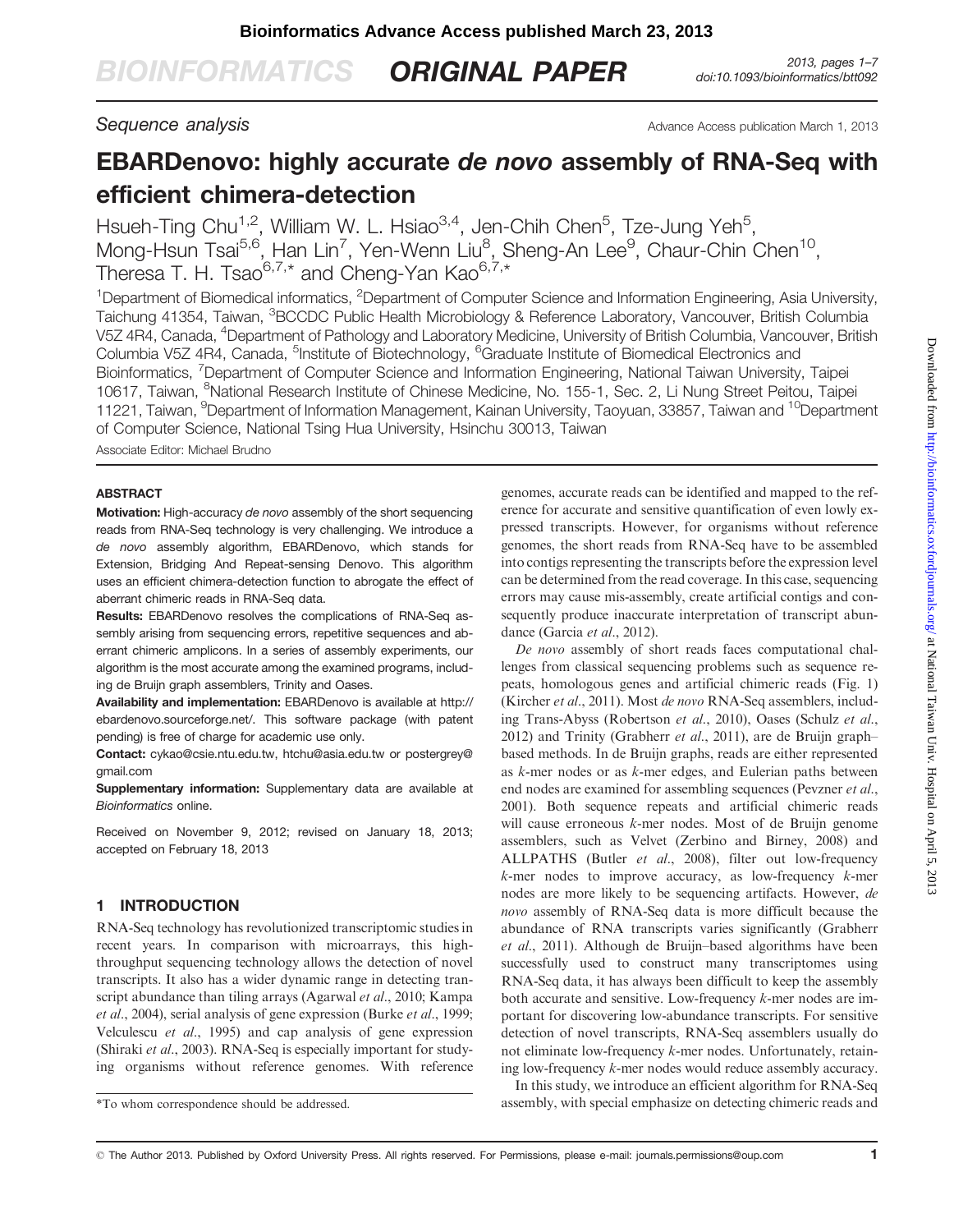<span id="page-1-0"></span>

Fig. 1. The two major sources of errors in RNA-Seq *de novo* assembly. (a) The presence of common sub-sequences (repetitive sequences, homologous sequences) among transcripts causes reads to merge by mistake and produce mis-assembly (i). By using paired-end reads, the opportunity for mis-assembly is reduced. (b) Aberrant chimeric amplicons composed of disjointed regions of one or more transcripts can cause erroneous assembly of reads into artificial contigs

assembly errors. We showed that our new de novo assembly algorithm, designated EBARDenovo, has enhanced accuracy, while it still maintains high sensitivity in determining transcript abundance.

#### 2 METHODS

#### 2.1 Key principles of EBARDenovo

The new algorithm, EBARDenovo, which stands for Extension, Bridging And Repeat-sensing Denovo, applies a bi-directional expansion method using paired-end RNA-Seq data to guide the transcriptome assembly (Fig. 2a).

In this algorithm, the construction of a contig begins with a seed read. Searches are done to find proper neighboring reads at both ends of the seed. Two reads that come from the same paired-end sequencing reads are defined as read mates of each other. To avoid potentially ambiguous assembly created by repeat sequences, a proper extension must satisfy one of two conditions (Fig. 2b): i) a read mate can be found inside the contig that is currently being constructed; or ii) a read mate can be found in a neighboring (usually overlapping) contig. To ensure both conditions are satisfied for a contig extension, a chimera-detection test is performed on the paired candidates (Fig. 2c). Assuming there is a chimeric read  $R_c$  composed of two fragments from transcripts  $T_A$  and  $T_B$ , the correct assembly should always have higher read coverage than the contig containing the chimeric reads. In this case, the backtracking from the other end of chimeric read R<sub>c</sub> will find a set of correct reads from transcript  $T_B$ , and the alignment of these reads is compared with the nucleotide bases of the current contig to determine whether the program can correctly expand the contig or cause a translocation of the two segments.

#### 2.1 EBARDenovo: the proposed algorithm and key operations

EBARDenovo algorithm consists of three key operations: extension, bridging and repeat sensing. These operations are applied



Fig. 2. The key principles in EBARDenovo for achieving high accuracy. (a) The outline of EBARDenovo algorithm. Candidate reads are iteratively added at both ends with three operations: extension, bridging and repeat sensing. (b) The two conditions for the alignment of an adjacent pair of reads ( $R_a$  and  $R_b$ ) or ( $L_a$  and  $L_b$ ). (i) the paired mate ( $L_b$  or  $R_a$ ) is inside the current contig. (ii) The paired mate  $(R_b)$  is found in neighboring (usually overlapping) contigs. (c) Dynamic chimera detection. The aligned reads from the backtracking process are compared with the consensus sequence  $(T_A)$  to detect potential chimeric junctions

to both the right-end and the left-end expansions such that the selected sub-optimal reads are added in these operations.

Before starting the three assembly operations, EBARDenovo defines the first few base pairs (the default is 15 bp) of each read as its indexing keys. The reads are also sorted according to their abundance, and the most abundant read is selected as the first seed for the extension, followed by the second most abundant reads and so on.

To start the extension operation of assembly, the 2nd to the nth bp (the default is from 2nd to 16th bp corresponding to a 15 mer) will be used as the query key to search against the indexing keys of all reads. If no matching key is found, a query key will be generated from the 3rd to the 17th bp and so on. If a matching key is found, the reads containing this key will be aligned to the seed read at the error detection area [\(Supplementary Fig. S4](http://bioinformatics.oxfordjournals.org/lookup/suppl/doi:10.1093/bioinformatics/btt092/-/DC1)). Error detection area is the overlapping region between the seed and the matching read, but excluding the key index region. At this step, all perfectly matched reads will be merged to extend the seed to a longer contig. If no perfect candidate is available, the reads with fewest mismatches will be used. However,  $>10\%$  mismatch in the error detection area is not tolerated.

In the bridging operation, EBARDenovo uses paired-end information to constrain the search space. By using 'foreseeable reads' to confirm correct assembly, reads with as small as 15 bp overlaps can be constructed into reliable contigs. A read is 'foreseeable' if one of its paired-end sequenced mates is already in the contig [\(Fig. 3](#page-2-0)a). If a foreseeable read is already aligned in the contig, the extension of an assembled contig is continued [\(Fig. 3](#page-2-0)a). The extension at this stage is only one-way, either left to right or right to left. This is because bi-directional extension of a chimeric seed read would probably generate a chimeric contig, and there is insufficient information to detect chimeric reads at this stage. In the case that the foreseeable read is not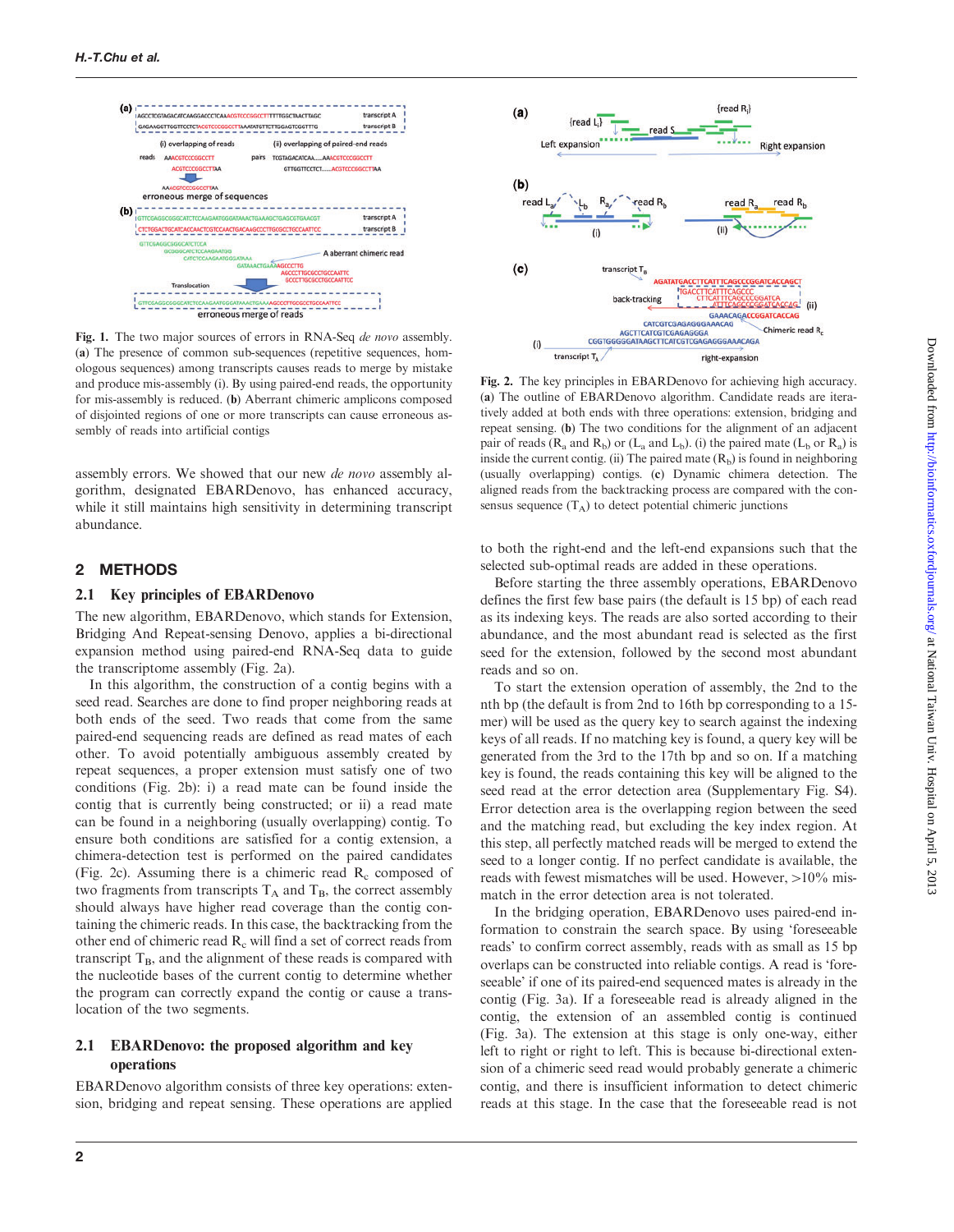<span id="page-2-0"></span>

**Contig splitting** 

Fig. 3. The key steps of EBARDenovo. (a) 'Read foreseeing' tracks the paired mates of the aligned reads, which have not been aligned in the contig. These unaligned reads can be merged into the contig in upcoming operations of extension, bridging or repeat sensing. (b) In the extension operation, candidate reads are selected from the read pool according to a short indexing key. (c) In the bridging operation, foreseeable reads may match the expanding end of a contig. (d) In the repeat-sensing operation, if there are possible expansions for a contig, it is backtracked along each expanding possibility. The contig will be split if there are more than two possible expansions. (e) In the extension operation, when a non-foreseeable read is met, EBARDenovo attempts to align reads from the mate of the non-foreseeable read in the opposite direction of the extension

within the temporary contig, the foreseeable read will be used as seed read and extended backward to see whether the extension can reach the temporary contig [\(Fig. 2b](#page-1-0)). The insert sizes of paired-end RNA-Seq can be very different even within the same dataset. To avoid the assembly quality being affected by the varying insert sizes, the insert sizes are not evaluated in EBARDenovo.

The repeat-sensing operation also uses foreseeable reads to identify repetitive sequences naturally occurring in transcripts and resolve the issue of multiple expansions (Fig. 3b). A contig is split when multiple expansions occur, and the extension operation is then executed if there are no other foreseeable reads to indicate possible bridging (Fig. 3c). If the extension operation fails owing to sequencing errors, the algorithm will go back to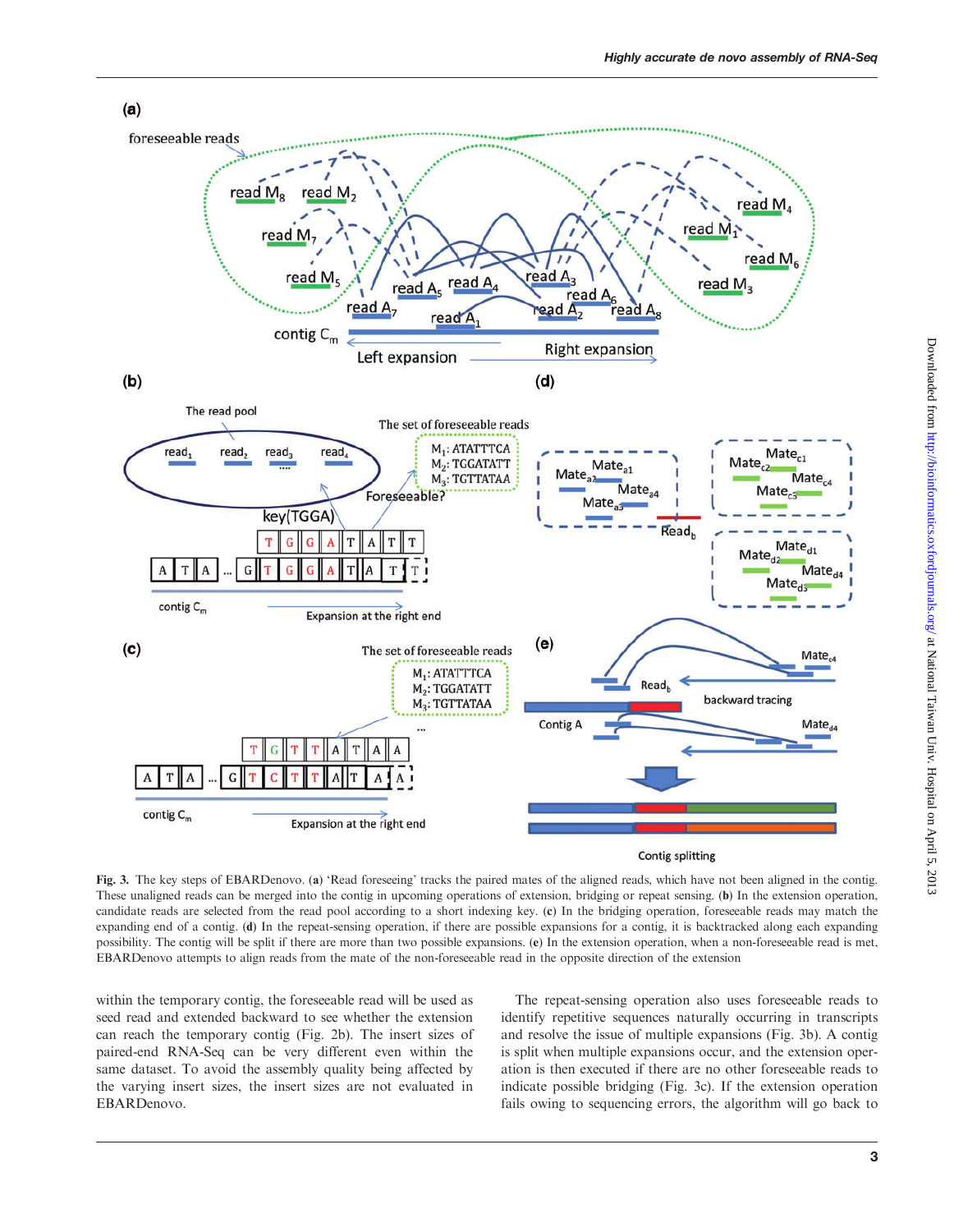<span id="page-3-0"></span>the bridging operation ([Fig. 3](#page-2-0)d). The extension and bridging operations are alternated until the contigs are no longer extendable. At the end, all the aligned reads are paired. The entire procedure of EBARDenovo is illustrated in Figure 4.

# 2.3 The verification of assembly accuracy using GMAP

The accuracy of assemblers was verified using GMAP ([Wu and](#page-6-0) [Watanabe, 2005](#page-6-0)) program. GMAP aligns the contigs with a reference genome to check the correctness of contigs. The Arabidopsis thaliana genome was downloaded from the TAIR database [\(http://www.arabidopsis.org/](http://www.arabidopsis.org/)). The Mus musculus (mouse) and Homo sapiens (human) genomes were downloaded from the UCSC Genome database ([http://hgdownload.cse.ucsc.](http://hgdownload.cse.ucsc.edu) [edu\)](http://hgdownload.cse.ucsc.edu). GMAP classifies mapping results into four classes: unique mapping (U), multiple mapping (M), translocated mapping (T) and no mapping (N). The no-mapping results were seen as contamination of the RNA samples. The error rates of assembly results were estimated by the ratio of translocated mappings T/  $(U + M + T)$ . The RPKM values for genes were computed with the software CLC Genomics Workbench 5.1 by mapping the sequencing reads to the transcriptome databases. RPKM is defined as [\(Mortazavi](#page-6-0) et al., 2008)

> the total number of reads the number of mapped reads  $\times$  gene length  $\times$  10<sup>9</sup>

# 2.4 Output of EBARDenovo for transcriptome analysis

To easily examine the assembly results, detect potential single nucleotide polymorphisms (SNPs) and calculate expression levels of assembled contigs, EBARDenovo offers four types of output information for each reconstructed sequence, including (i) the sequences, (ii) the aligned reads in each contig, (iii) the alignment of used pairs and (iv) the plot of sequence coverage



Fig. 4. The flowchart of the EBARDenovo algorithm

[\(Supplementary Fig. S1\)](http://bioinformatics.oxfordjournals.org/lookup/suppl/doi:10.1093/bioinformatics/btt092/-/DC1). EBARDenovo also outputs the general information of contigs, the SNPs and the locations of small overlaps among reads in the same contig. The users can visualize the variants of the transcripts. In the past, users relied on supplemental mapping tools, e.g. Bowtie ([Langmead](#page-6-0) et al., 2009), to map reads to a contig and to estimate the abundance, whereas EBARDenovo alone can produce sufficient information for advanced analyses such as the identification of RNA editing sites ([Brennicke](#page-6-0) *et al.*, 1999) and gene fusion candidates [\(Vega](#page-6-0) [and Medeiros, 2003\)](#page-6-0). We expect that EBARDenovo can enhance the experience of RNA-Seq analysis.

# 2.5 Software implementation

EBARDenovo is implemented in C# with the .NET Framework. The executable program can be run on 64 bit operating systems such as Windows, Linux and Mac OS. On Linux or Mac OS, Mono framework [\(http://www.mono-project.com/](http://www.mono-project.com/)) needs to be installed to run the program. EBARDenovo program and the user manual can be downloaded from [http://ebardenovo.source](http://ebardenovo.sourceforge.net/)[forge.net/](http://ebardenovo.sourceforge.net/). It is also available as Supplementary Software.

Table 1. List of test RNA-Seq data sets

| Organism   | Experiment | Assembly<br>runs       | Read<br>length | <b>Spots</b> | <b>Bases</b>    |
|------------|------------|------------------------|----------------|--------------|-----------------|
| A.Thaliana | Test data  | ntubiotec <sup>a</sup> | 90bp           | 6.7 M        | $1.2 \text{ G}$ |
|            | SRX112186  | SRR391052 <sup>b</sup> | 76 bp          | 27 M         | $4.1\text{ G}$  |
| Mouse      | SRX118647  | SRR404355              | 50bp           | 13 M         | $1.3\text{ G}$  |
|            | SRX064476  | SRR212430              | 72bp           | 21 M         | $3.0\ G$        |
| Human      | SRX135562  | SRR453391              | 76 bp          | 16 M         | $2.4\text{ G}$  |
|            | SRX087128  | SRR324684              | 100bp          | 18 M         | $3.6\text{ G}$  |

<sup>a</sup>The test data of A.thaliana is provided by the Institute of Biotechnology, NTU. <sup>b</sup>The other five datasets were available from the ENA (<http://www.ebi.ac.uk/ena/>).



Fig. 5. Comparisons of GMAP tests for the assemblies of different RNA-Seq datasets by EBARDenovo, Trinity and Oases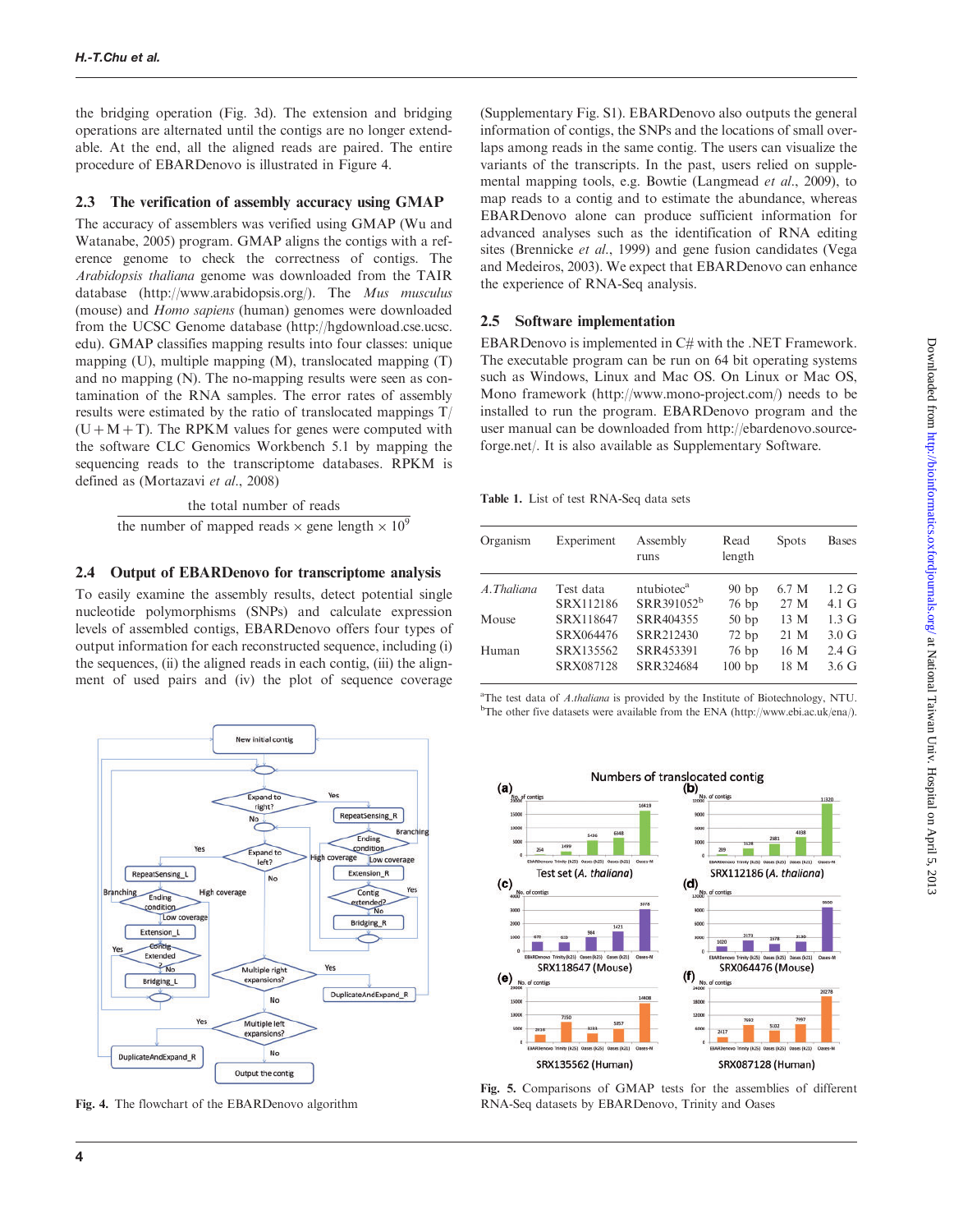<span id="page-4-0"></span>

Fig. 6. Efficiency of different assemblers, including EBARDenovo, Trinity and Oases

#### 3 RESULTS AND DISCUSSION

#### 3.1 RNA-Seq datasets and tested de novo assembly algorithms

We tested our algorithm against two de Bruijn graph–based assemblers, Trinity and Oases, using six RNA-Seq datasets (listed in [Table 1\)](#page-3-0) from three model organisms: A.thaliana, M.musculus (mouse) and  $H$ .sapiens (human). We used four sizes of  $k$ -mers (21, 25, 29 and 33 bp) to run the Oases assembly. The assemblies with *k*-mers of 29 and 33 bp were used to produce the merging results known as Oases-M assemblies. Trinity only provides a fixed size of k-mer (25 bp). By default, EBARDenovo directly searches for candidate reads by an indexing key (15 bp). The detail assembly results are listed in [Supplementary Table S1](http://bioinformatics.oxfordjournals.org/lookup/suppl/doi:10.1093/bioinformatics/btt092/-/DC1).

The assembly results were verified with the transcriptome and genome databases TAIR (Rhee et al[., 2003\)](#page-6-0) (for A.thaliana) and NCBI Reference Sequences (RefSeq) (for mouse and human) using the mapping tool on CLC Genomics Workbench and GMAP ([Wu and Watanabe, 2005\)](#page-6-0). We showed the comparison of mapped transcripts by different algorithms in [Supplementary](http://bioinformatics.oxfordjournals.org/lookup/suppl/doi:10.1093/bioinformatics/btt092/-/DC1) [Figure S2](http://bioinformatics.oxfordjournals.org/lookup/suppl/doi:10.1093/bioinformatics/btt092/-/DC1). Moreover, we checked the intersection of mapped transcripts between different assemblies in [Supplementary](http://bioinformatics.oxfordjournals.org/lookup/suppl/doi:10.1093/bioinformatics/btt092/-/DC1)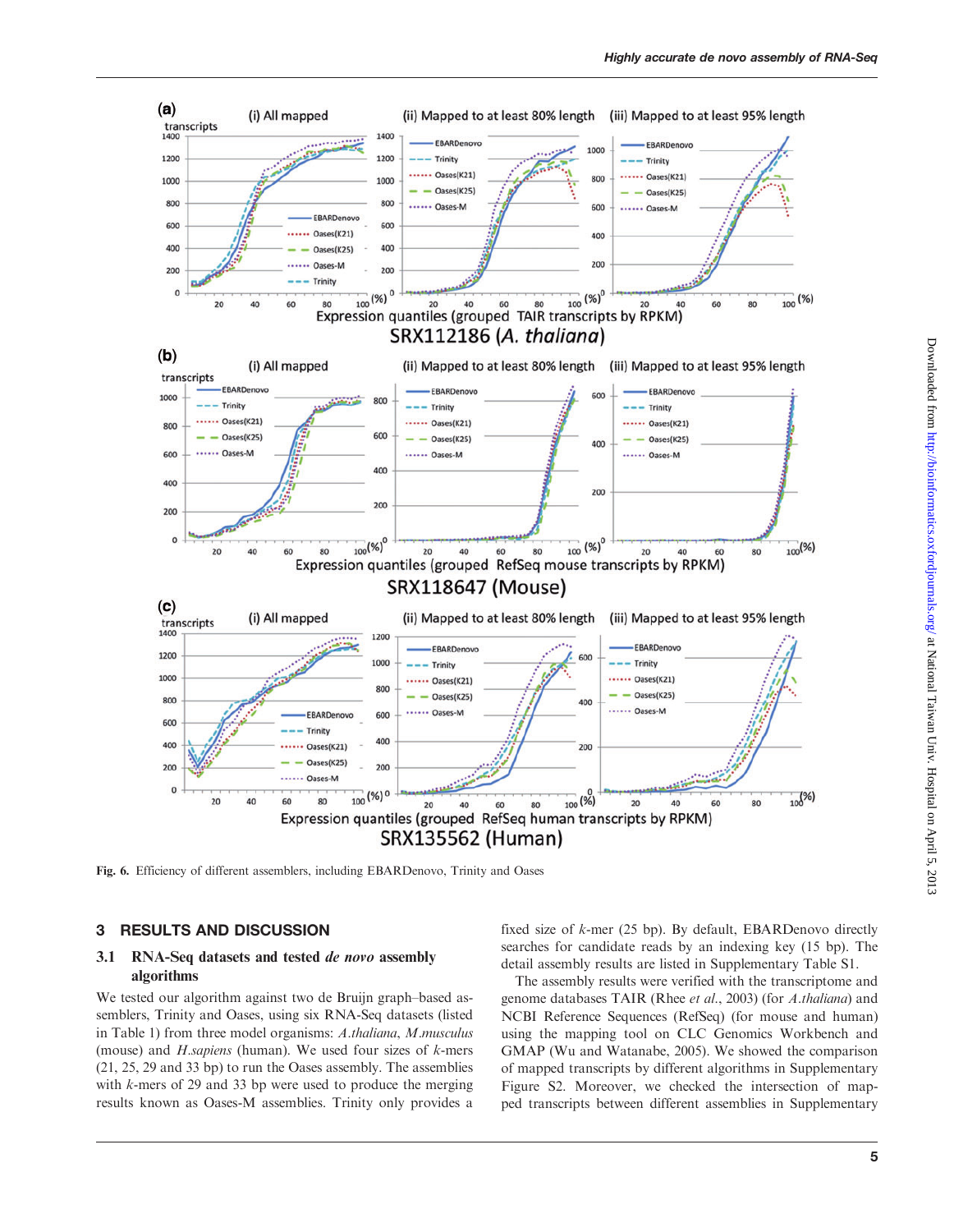[Figure S3.](http://bioinformatics.oxfordjournals.org/lookup/suppl/doi:10.1093/bioinformatics/btt092/-/DC1) It is obvious that many transcripts can be successfully reconstructed by only one assembler in each dataset.

# 3.2 EBARDenovo produced most accurate assemblies for RNA-Seq datasets

To calculate accuracy of different assembly results, we mapped assembled contigs to their reference genomes using GMAP programs to detect translocation caused by potential mis-assembly. If a contig is mapped to different gene models in a chromosome or even different chromosomes, it is counted as an artificial translocation event. If a correct assembly of a natural gene fusion occurs, it will also be counted as a translocation event in the GMAP test. However, we assumed such natural fusion genes to be rare. We also recorded events of a whole contig mapped to multiple locations of the reference genome (multiple mapping) but did not count them as translocation errors because such events were detected even when reference transcripts were used in our GMAP test. It is obvious that EBARDenovo generated the least number of translocations among three programs in all the six experiments ([Fig. 5\)](#page-3-0). In the A.thaliana datasets, the number of erroneous contigs by EBARDenovo is less than one-fifth of those by Trinity. In the mouse and human datasets, Trinity produces two to three times more erroneous contigs than EBARDenovo. The assembly results by Oases with a smaller k-mer (21 bp) produced more translocation than with a bigger  $k$ -mer (25 bp). The merging assembly by Oases will accumulate errors from the assemblies with different k-mers. The detail results of GMAP test are listed in [Supplementary Table S2](http://bioinformatics.oxfordjournals.org/lookup/suppl/doi:10.1093/bioinformatics/btt092/-/DC1).

The high accuracy of the proposed algorithm implies more stringent trimming of inaccurate contigs, which results in the reduction of contig length. For this reason, we checked the correctness of contigs at comparable lengths. We divided the contigs by their lengths into three groups  $(600{\sim}799, 800{\sim}999$  and  $1000^{\circ}$ 1199 bp). We evaluated the accuracy of each contig group for the three assemblers using the GMAP. [Supplementary](http://bioinformatics.oxfordjournals.org/lookup/suppl/doi:10.1093/bioinformatics/btt092/-/DC1) [Table S3](http://bioinformatics.oxfordjournals.org/lookup/suppl/doi:10.1093/bioinformatics/btt092/-/DC1) shows the results. In all the contig groups for all six datasets, EBARDenovo always produces the most accurate results.

#### 3.3 The comparison of assembly coverage at different expression levels by different assemblers

To evaluate the performance of different assemblers on the reconstruction of full-length transcripts, EBARDenovo and the other two assemblers were compared using three RNA-Seq datasets: SRX112186 (A.thaliana), SRX118647 (mouse) and SRX135562 (human). The expression quantiles were calculated using the RNA-Seq Analysis tool in the CLC package. The completion of transcript reconstruction was estimated by comparing contigs with reference cDNA sequences from TAIR [\(Rhee](#page-6-0) et al., [2003\)](#page-6-0) and RefSeq (Pruitt et al[., 2012\)](#page-6-0). Transcripts with higher coverage generally can be reconstructed much closer to full length, by merging contigs generated from different k-mers, Oases-M, therefore, produced a more completed reconstruction than other tools [\(Fig. 6](#page-4-0)), but paid a high price in accuracy [\(Fig. 5](#page-3-0)). Artificial translocations generated by Oases-M were much greater than those generated by the programs using only a fixed k-mer. In addition, performance of Oases clearly dropped

Table 2. Performance comparison between RNA-Seq assemblers<sup>a</sup>

| Algorithm                                  | Maximal memory <sup>b</sup> | Time                 |  |  |
|--------------------------------------------|-----------------------------|----------------------|--|--|
| EBARDenvo (key index = $15$ ) <sup>c</sup> | $3.3 \text{ G}$             | $39 \,\mathrm{min}$  |  |  |
| Trinity $(k$ -mer = 25)                    | 5.1 G                       | $264 \,\mathrm{min}$ |  |  |
| Oases $(k$ -mer = 21)                      | 4.4 G                       | $18 \,\mathrm{min}$  |  |  |
| Oases $(k$ -mer = 25)                      | 3.9 <sub>G</sub>            | $16 \text{min}$      |  |  |

<sup>a</sup>The results were from the assemblies of the  $A.thaliana$  test data (in [Table 1](#page-3-0)). <sup>b</sup>The maximal memory of running Trinity was the memory usage of the GraphFromFasta process at the stage of Chrysalis. The default Jellyfish process of the Inchworm stage usually consumes more memory ( $10~100$  G) for good performance.

<sup>c</sup>All the programs were run on VMware Virtual machines. The host machine is an i7-3820 PC with 32G RAM. Trinity and Oases were run on Ubuntu 10.04, and EBARDenvo was run on Windows 7. Both virtual machines are equipped with same memory space (24 G) and same CPU cores (2:2).

for highly expressed transcripts. In contrast, EBARDenovo gave the best performance on transcripts with high expression.

# 4 CONCLUSIONS

EBARDenovo is designed for accurate assembly of paired-end RNA-Seq data. It consumes less memory space than Trinity and Oases, whereas its speed is between that of Trinity and Oases (Table 2). More importantly, in our experiments, the contigs produced by EBARDenovo have much higher accuracy than those by both Trinity and Oases. The detection of aberrant chimeric reads is the key factor for high accuracy of EBARDenovo.

Accurately generating full-length transcripts and lowexpression transcripts are important goals for the assembly of RNA-Seq data. There are chimeric transcripts created by natural gene fusion or sequence recombination. Methods such as EricScript have been developed to identify these naturally occurring chimeric sequences [\(Benelli](#page-6-0) et al., 2012). Nonetheless, there are also aberrant chimeric reads, which are artifacts from sequencing processes. Chimeric read detection methods, such as ChimeraScan (Iyer et al[., 2011](#page-6-0)) and UCHIME [\(Edgar](#page-6-0) et al., [2011\)](#page-6-0), require reference genomes and are therefore not applicable in de novo assembly. The de Bruijn graph assemblers, such as Velvet [\(Zerbino and Birney, 2008](#page-6-0)), do not use active chimera-detection functions, but instead, remove low-coverage reads (occurrence  $\leq$ 2) as potential aberrant chimeras. This rule makes the Velvet algorithm less suitable for RNA-Seq data, as the abundance of transcripts vary greatly. The other de Bruijn graph assemblers, such Oases and Trinity, relax the rule of eliminating low-coverage contigs to allow the assembly of rare reads (occurrence  $= 1$ ) (Jiang *et al.*, 2011). However, the preservation of potential aberrant chimeric reads may produce artificial translocations of transcripts in the final assembly.

In the past years, de Bruijn graph methods had showed its advantage for full-length assemblies, but chimeric k-mer nodes limited the capability of modern de Bruijn graph algorithms to generate accurate low-coverage assemblies. Moreover, using shorter k-mer in de Bruijn graph assembler algorithms produces more mis-assemblies (Schulz et al[., 2012](#page-6-0)), whereas EBARDenovo can maintain high accuracy of assembly even